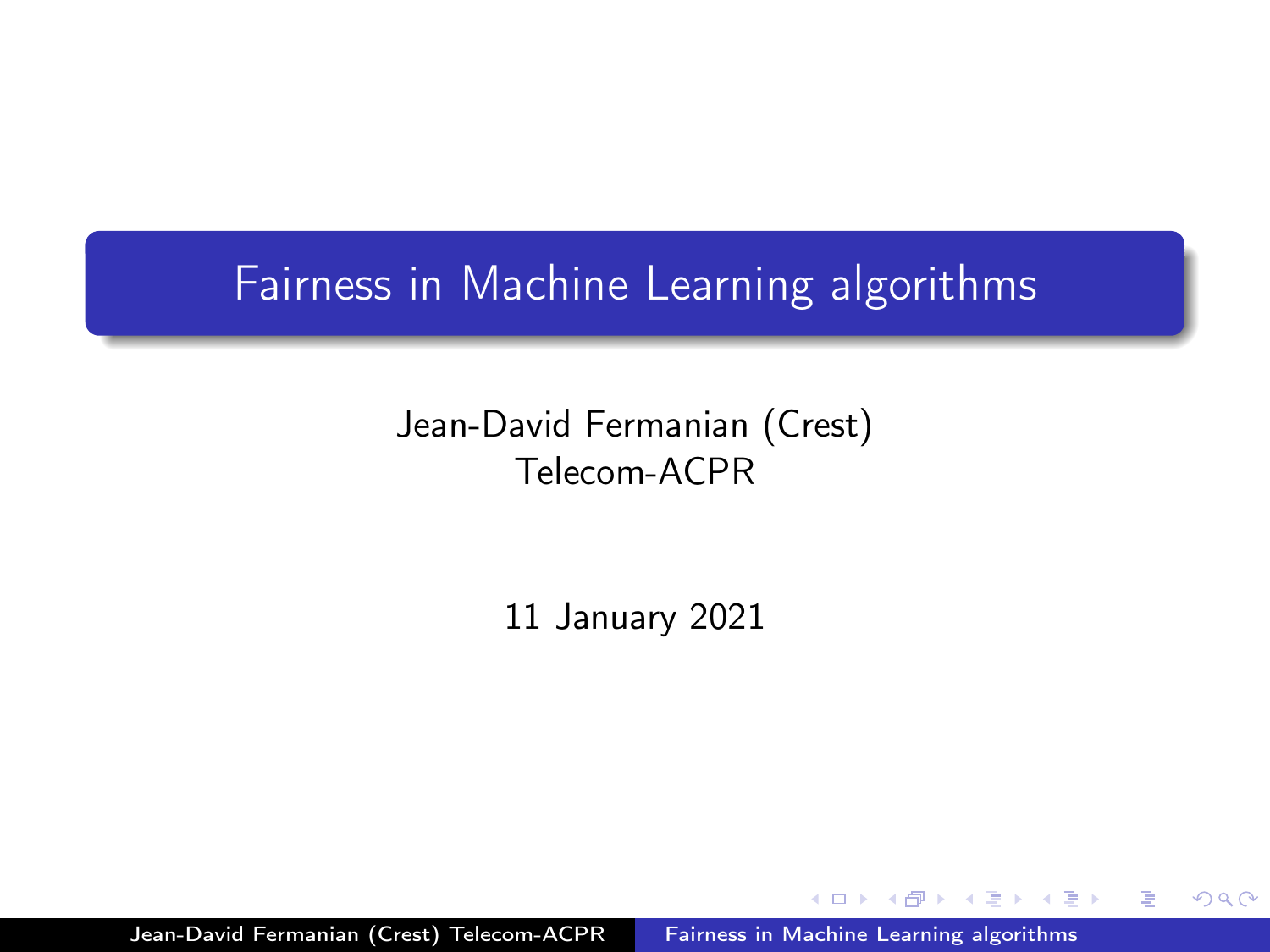Goal: to allocate (or not) a loan that is requested by a customer ... with the help of a scoring/ML predictive model.

- $Y = 1$  (resp.  $Y = 0$ ) when default (resp. no default);
- a vector of individual features  $X$ ;
- $\bullet$  a sensitive feature S, as gender, race, color, religion, disability, etc.
- o output of the model:  $\hat{p}(x) \simeq P(Y = 1 | X = x)$ , the default probability given  $X = x$ . When  $\hat{p}(x) > c$ , the loan is refused. More generally: a predictor  $\hat{Y} \in \{0, 1\}$ , a function of X.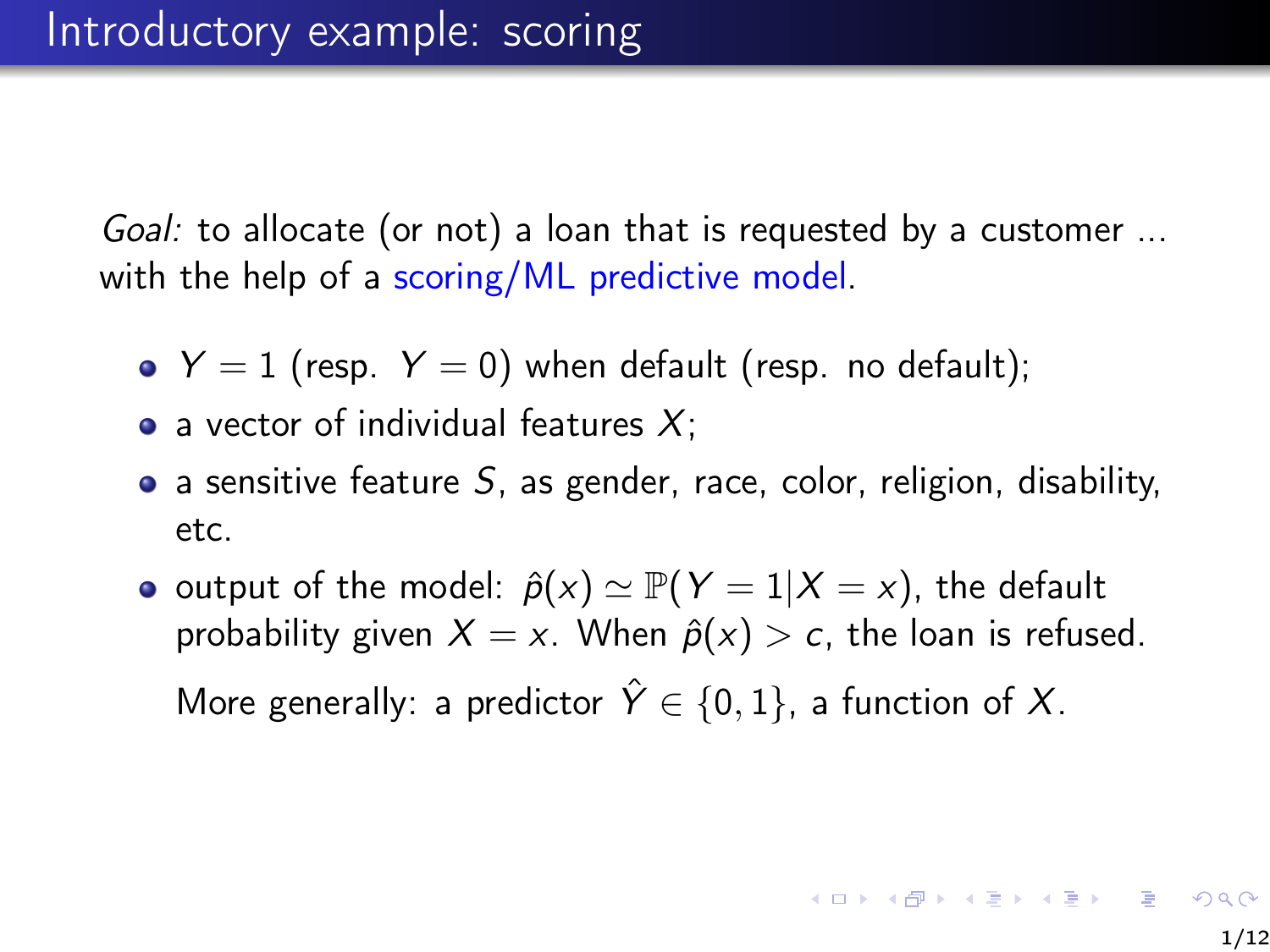## Introductory example: scoring

To simplify,  $S \in \{0, 1\}$ .

Calibration of a "fine and smart" statistical/ML model:

- **1** by cutting-edge statistical techniques,
- 2 nice fit in sample on a large dataset,
- <sup>3</sup> good performances out-of-sample.

"Unfortunately", we observe  $\hat{p}(1, z) > \hat{p}(0, z)$  for most z values. Or

even  $\mathbb{E}_{Z}[\hat{\rho}(1, Z)] > \mathbb{E}_{Z}[\hat{\rho}(0, Z)]$  only.

Ex.: All other things being equal, being a black man increases the probability of being rejected.

Under an ethical (not statistical!) point-of-view, this may be not satisfying.

- Q1.: Can we formalize the problem?
- Q2.: Is it possible to correct it?

**K ロ ▶ K 레 ▶ K 코 ▶ K 코 ▶ 『코』 ◆ 9 Q O ·**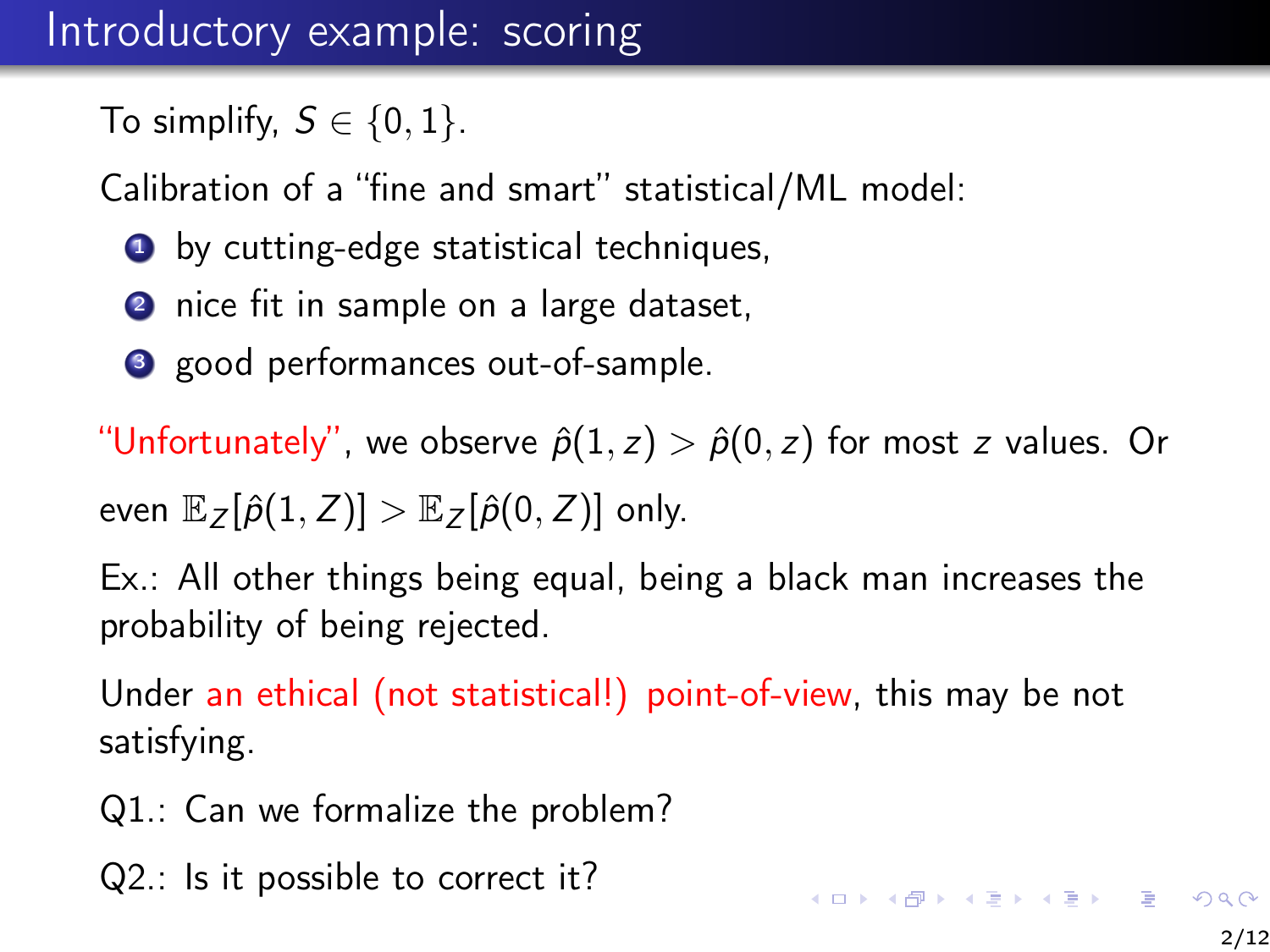- A predicted value  $\hat{Y} = g(X) = g(S, Z)$ .
- Y and  $\hat{Y}$  may be discrete in  $\{0, 1, \ldots, p\}$ , or continuous.

(a) Demographic parity : If  $\hat{Y}$  is discrete,

$$
\mathbb{P}(\hat{Y} = j | S = k) = \mathbb{P}(\hat{Y} = j), j = 0, \ldots, p - 1; k = 0, 1.
$$

When  $p = 2$ , this is equivalent to

$$
\mathbb{P}(\hat{Y}=1|S=0)=\mathbb{P}(\hat{Y}=1|S=1).
$$

 $(1 + 4)$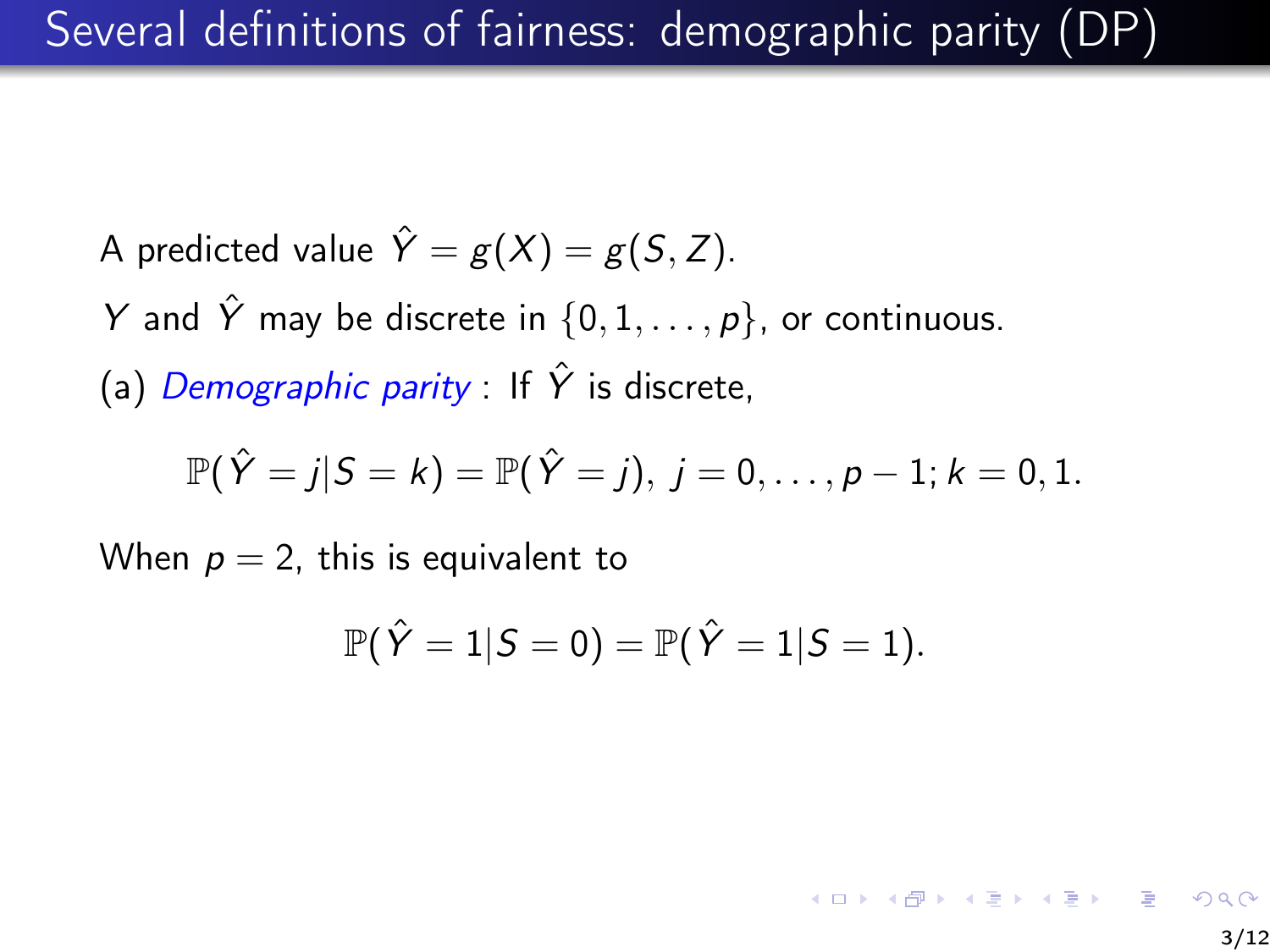In the case of a continuous predicted variable  $\hat{Y}$ ,

$$
\mathbb{P}(\hat{Y} \leq y | S = 0) = \mathbb{P}(\hat{Y} \leq y | S = 1) = \mathbb{P}(\hat{Y} \leq y), \ \forall y.
$$

This implies (but is not equivalent to)

$$
\mathbb{E}(\hat{Y}|S=0)=\mathbb{E}(\hat{Y}|S=1)=\mathbb{E}(\hat{Y}).
$$

イロト 不優 ト 不重 ト 不重 トー 重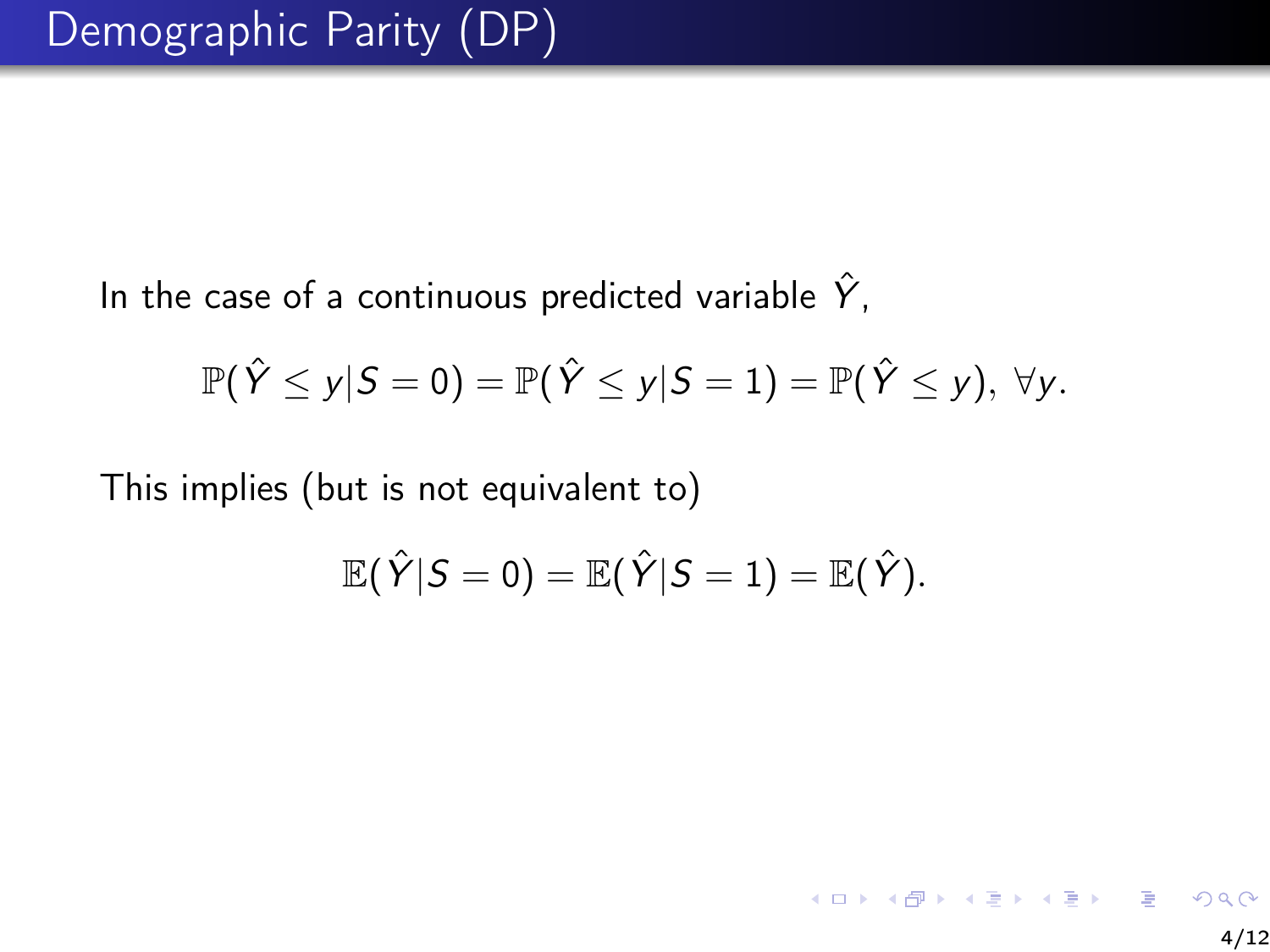## Equalized odds means

 $\mathbb{P}(\hat{Y} = j | S = k, Y = l) = \mathbb{P}(\hat{Y} = j | Y = l), j, l = 0, \ldots, p-1; k = 0, 1.$ 

When  $p = 2$  (binary Y and  $\hat{Y}$ ), this means

$$
\mathbb{E}[\hat{Y}|S=0,Y=I]=\mathbb{E}[\hat{Y}|S=1,Y=I]=\mathbb{E}[\hat{Y}|Y=I], I=0,1.
$$

Ex.:  $S =$  the gender and  $Y =$  the recidivism variable. EO means the predicted probability of recidivism of a person is the same given this person is a male or a female and he/she reoffends.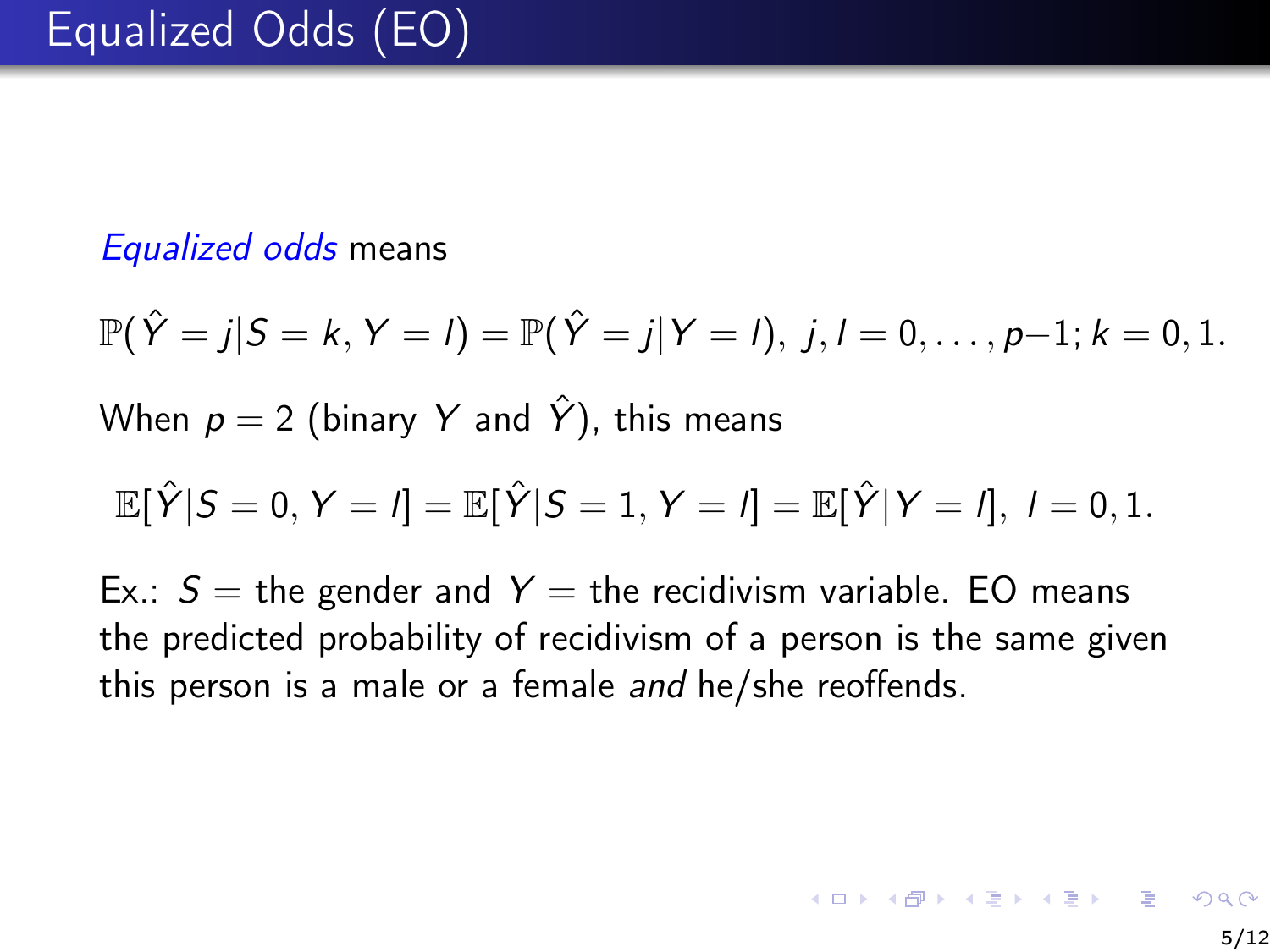For continuous explained variables Y and  $\hat{Y}$ , EO means

$$
\mathbb{P}(\hat{Y} \leq y | S = 0, Y = y') = \mathbb{P}(\hat{Y} \leq y | S = 1, Y = y') \n= \mathbb{P}(\hat{Y} \leq y | Y = y'), \ \forall (y, y') \in \mathbb{R}^2.
$$

This implies (but is not equivalent to)

$$
\mathbb{E}[\hat{Y}|S=0,Y=y'] = \mathbb{E}[\hat{Y}|S=1,Y=y'] = \mathbb{E}[\hat{Y}|Y=y'],\ \forall y'\in\mathbb{R}.
$$

イロト 不優 ト 不重 ト 不重 トー 重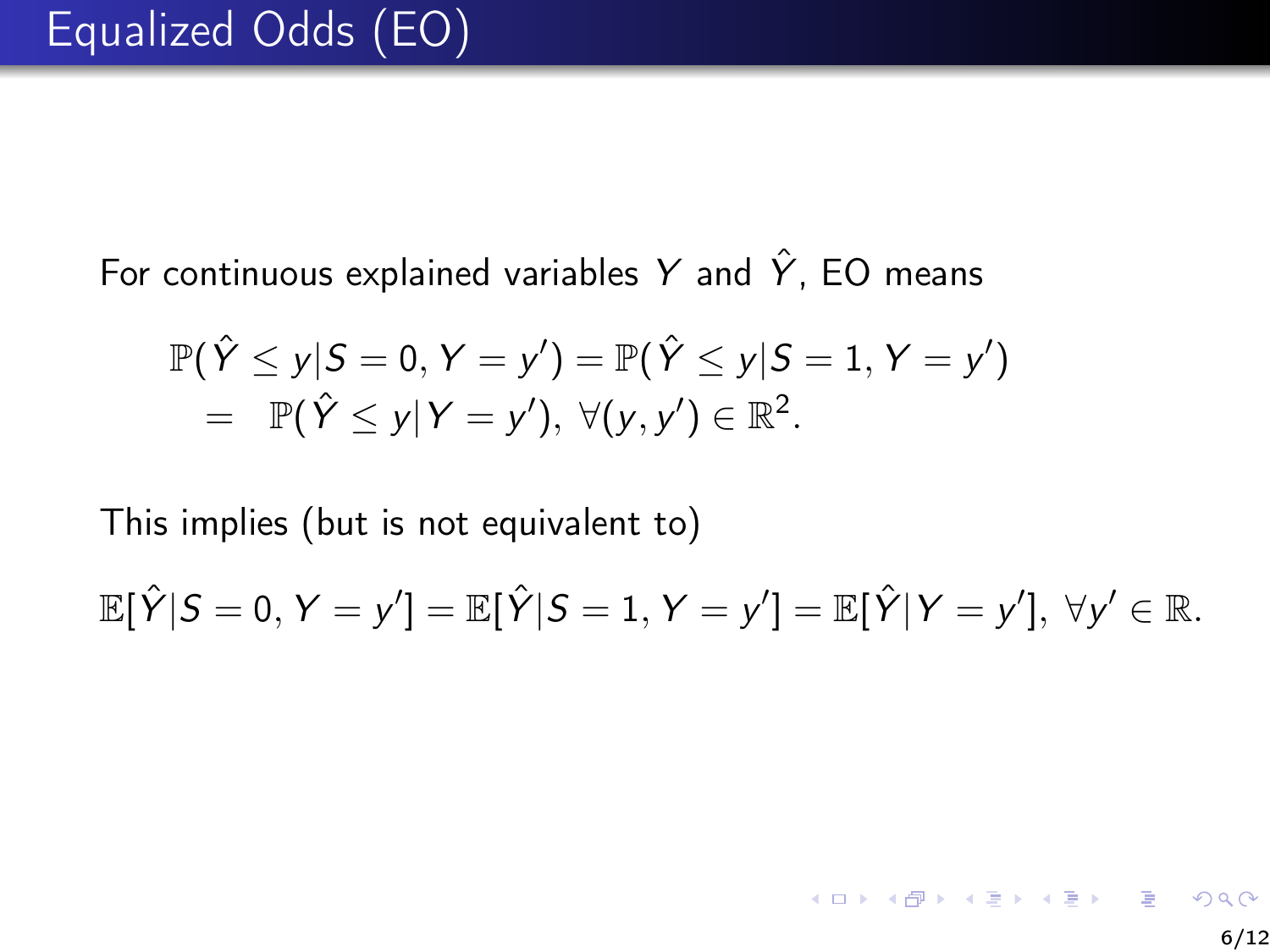In the case of binary Y, we often think of the outcome  $Y = 0$  as the "advantaged" outcome: "not defaulting on a loan", "admission to a college", "receiving a promotion"...

Relaxation of EO: non-discrimination only within the "advantaged" outcome group.

 $\Rightarrow$  equal opportunity, Hardt et al. (2016).

When Y and  $\hat{Y}$  are binary and if we privilege  $Y = 0$ , this means

$$
\mathbb{E}[\hat{Y}|S=0,Y=0]=\mathbb{E}[\hat{Y}|Y=0].
$$

K ロ ▶ K @ ▶ K 할 ▶ K 할 ▶ ( 할 )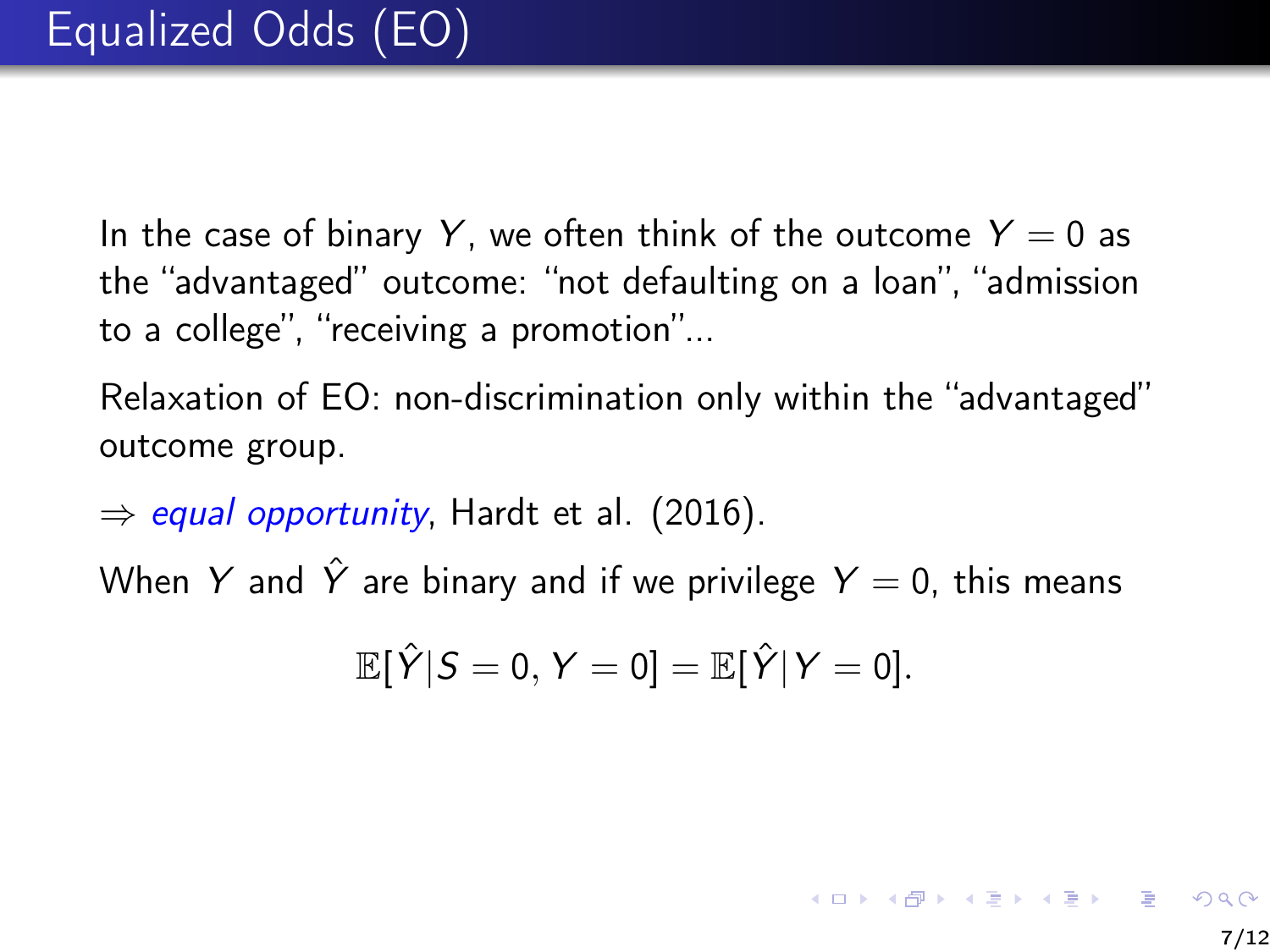(c) In the case of discrete outcomes, the lack of disparate mistreatment (Zafar et al., 2017) is defined as

$$
\mathbb{P}(\hat{Y} \neq Y | S=0) = \mathbb{P}(\hat{Y} \neq Y | S=1).
$$

For any type of outcome, the latter definition of LDM may be

$$
\mathbb{E}[|Y-\hat{Y}|^{\alpha}|S=0]=\mathbb{E}[|Y-\hat{Y}|^{\alpha}|S=1],
$$

for some constant  $\alpha > 0$ , or even (stronger)

$$
\mathbb{P}(Y - \hat{Y} \leq y \mid S = 0) = \mathbb{P}(Y - \hat{Y} \leq y \mid S = 1), y \in \mathbb{R}.
$$

+ other concepts: approximate fairness, fairness with probability  $1 - \varepsilon$ , etc.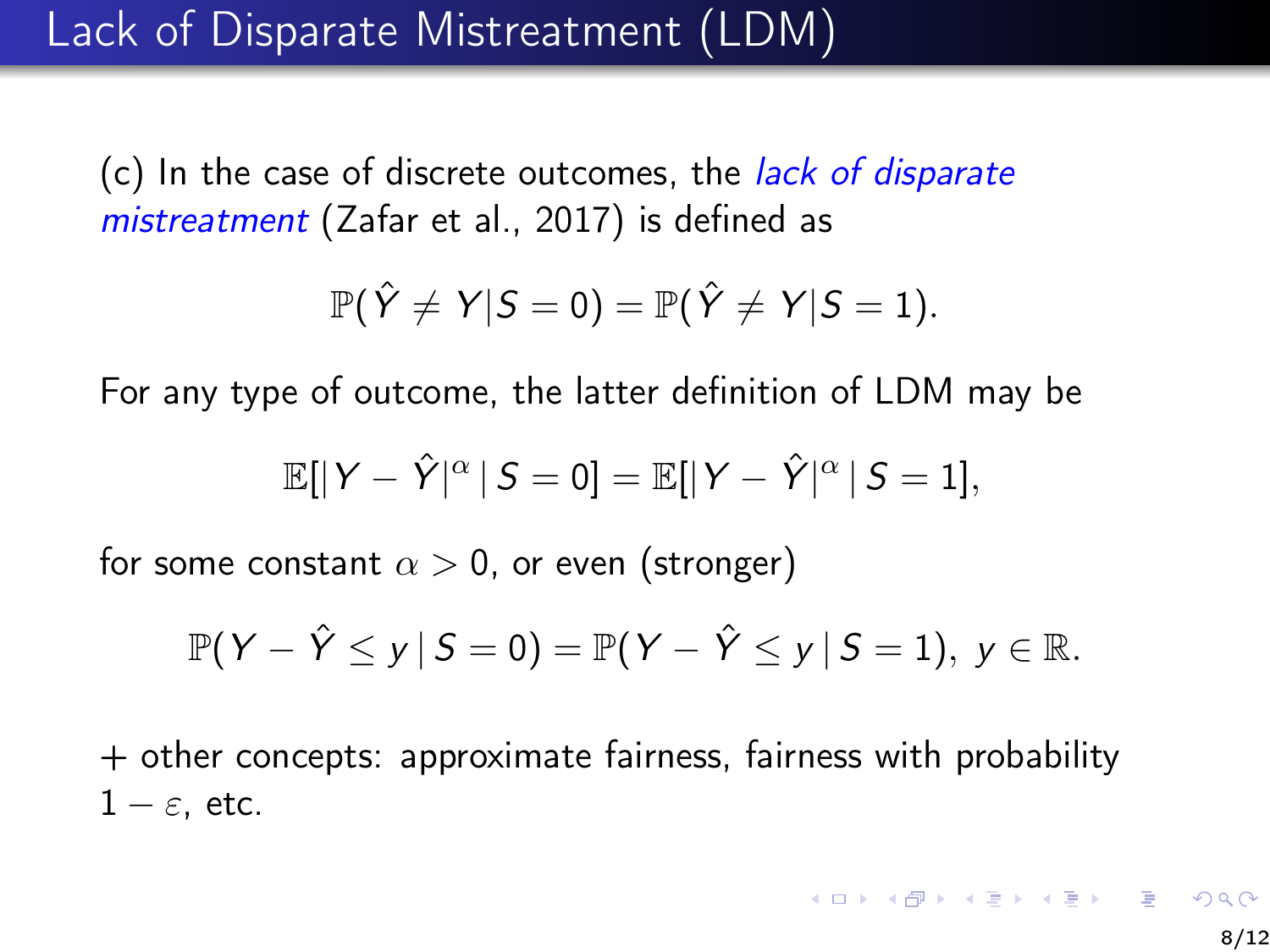Temptation: remove S and re-calibrate the model. This does not work in general !

Challenge: improve the fairness of a ML algorithm ...without damaging its predictive power too much!

Many attempts in the literature.

Three families of proposed solutions.

イロト 不優 ト 不重 ト 不重 トー 重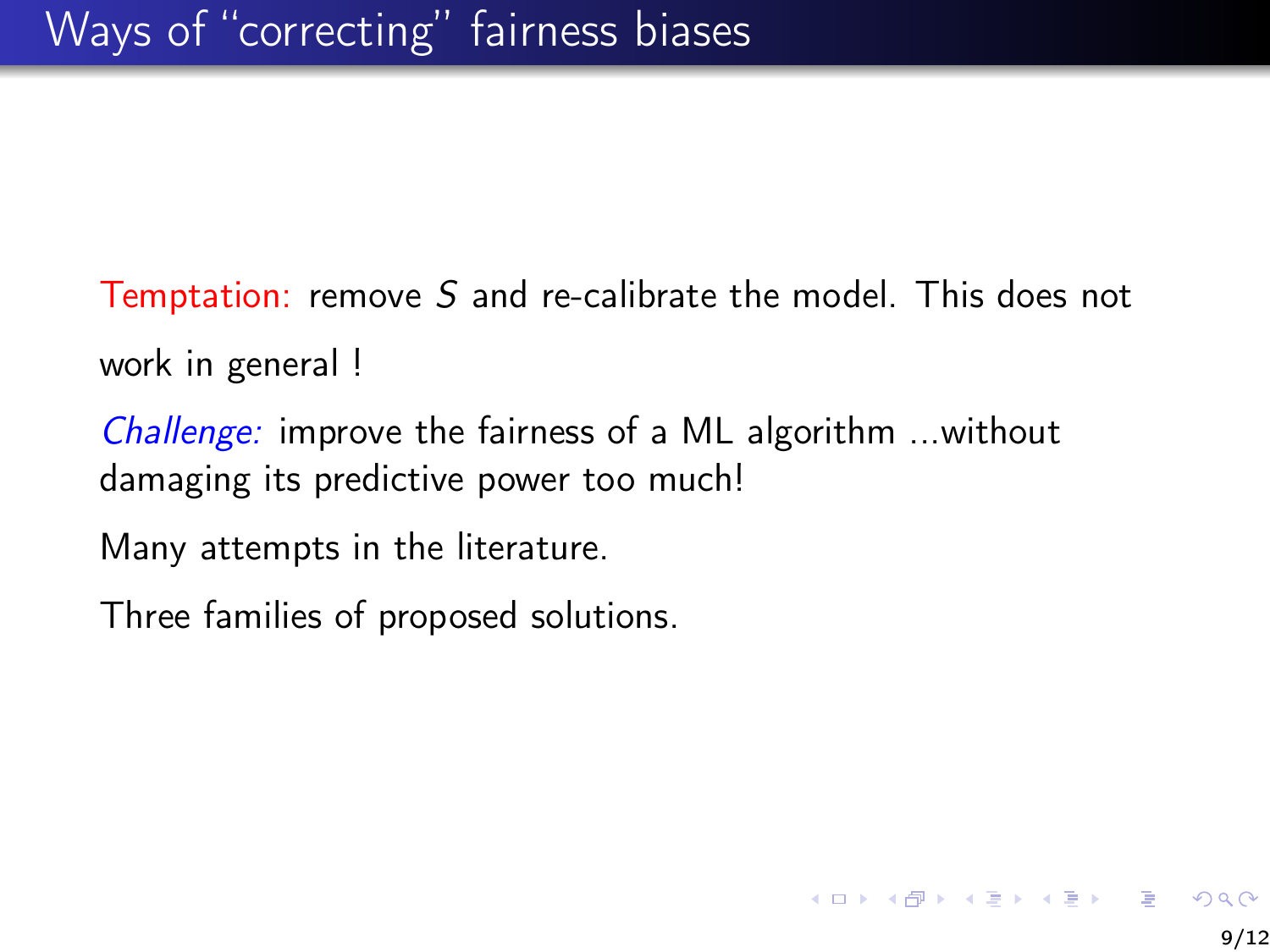(1) pre-processing: modify the training data so that the outcome of (potentially) any machine learning algorithm applied to that data will be fair.

Ex.: change labels and/or attributes, remove or weight observations, etc.

Pros: a definitive and discreet solution.

Cons: "data is the past truth". Potential unexpected future problems!

Ref.: Kamiran (2009), Dwork et al. (2012), Kamiran and Calders (2012), Feldman et al. (2015), Calmon et al. (2017)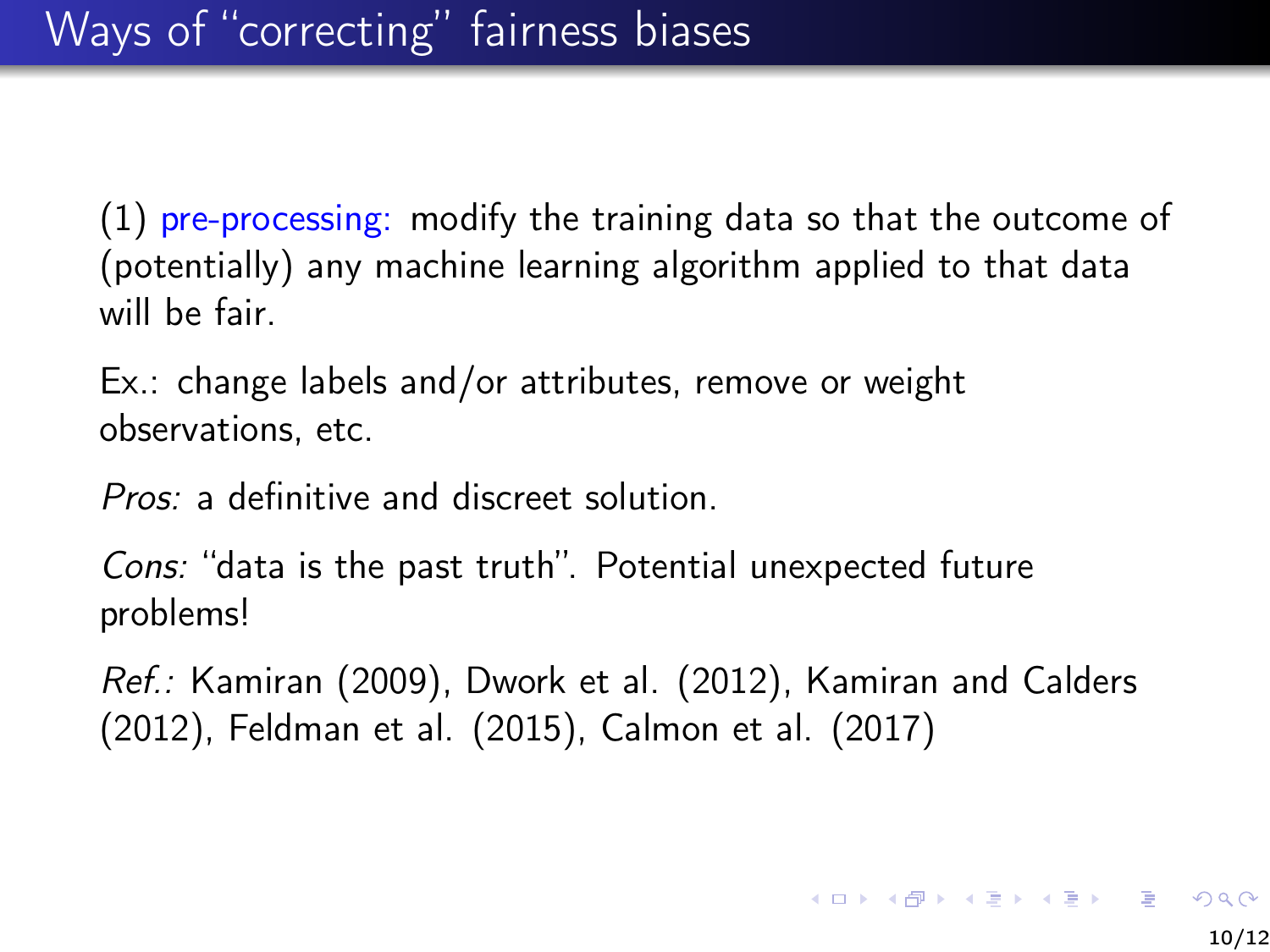(2) algorithm modification techniques: modify an existing algorithm or create a new one that will be fair under any inputs.

Typically, add constraints during the calibration stage (regularization).

Pros: theoretically attractive

Cons: complicate existing models, potential numerical problems

Ref.: Calders and Verwer (2010), Kamishima et al. (2012), Zemel et al. (2013), Zafar et al. (2017), Friedler et al (2018)